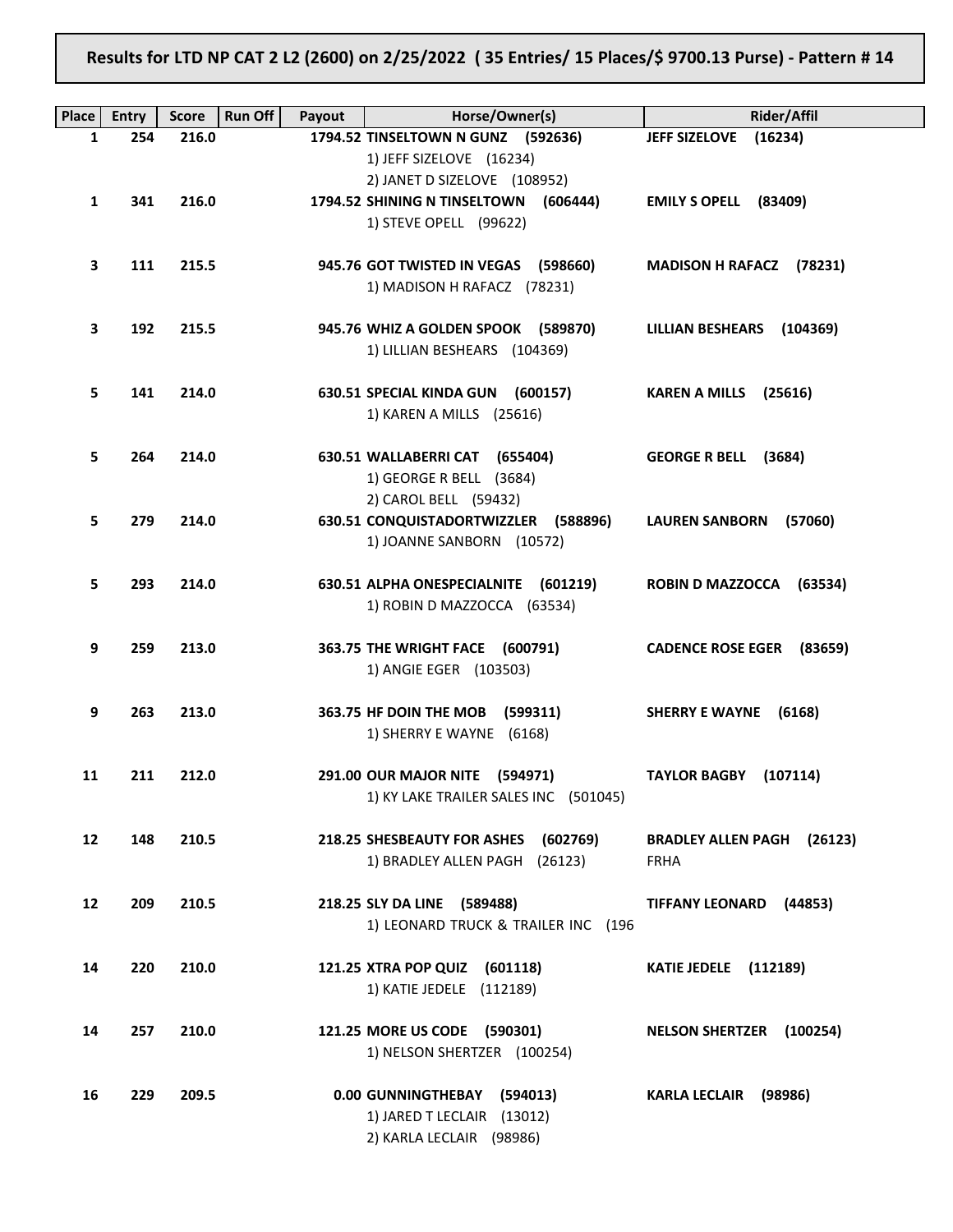| 16 | 1206 | 209.5 | 0.00 TX WHIZKEY (601612)<br>1) TAYLOR A GIPSON (60044)                                   | (60044)<br><b>TAYLOR A GIPSON</b>  |
|----|------|-------|------------------------------------------------------------------------------------------|------------------------------------|
| 18 | 260  | 209.0 | 0.00 RUF DOT TARI (599205)<br>1) CAMIEL TAYLOR (63545)                                   | NICK TAYLOR (61946)                |
| 19 | 355  | 208.5 | 0.00 AMERICAN STARLIGHT (594822)<br>1) MATTILYN MCNEILL (98312)                          | <b>MATTILYN MCNEILL (98312)</b>    |
| 20 | 194  | 208.0 | 0.00 BONITA CHIC (598473)<br>1) JILLANE B BROWN (10369)                                  | <b>JILLANE B BROWN</b><br>(10369)  |
| 21 | 314  | 207.5 | 2) WESLEY S. BROWN (17410)<br>0.00 INTO THE NITE (590723)<br>1) ROBERT SANTAGATA (43998) | ARLENE SANTAGATA (75630)           |
| 21 | 369  | 207.5 | 0.00 MAGNUM A DARE (600246)<br>1) KAELYN JENNY (78060)                                   | (78060)<br><b>KAELYN JENNY</b>     |
| 23 | 217  | 206.5 | 0.00 ROADSIDE WHIZKEY (598304)<br>1) HAMP FLYNN (13695)                                  | <b>HAMP FLYNN</b><br>(13695)       |
| 24 | 180  | 205.5 | 0.00 MMB CHIC GUN RENDA (600710)<br>1) JENNA R WEBB (106467)                             | <b>JENNA R WEBB</b><br>(106467)    |
| 24 | 261  | 205.5 | 0.00 CEE BLAIRTOWN (599456)<br>1) GEORGE R BELL (3684)                                   | <b>CAROL BELL (59432)</b>          |
| 26 | 336  | 204.0 | 2) CAROL BELL (59432)<br>0.00 ALOTTA RUF PLAY (588653)<br>1) ALEX LOFTIN (109457)        | <b>ALEX LOFTIN</b><br>(109457)     |
| 27 | 371  | 203.5 | 0.00 SMARTGALS LIKE JUICE (601893)<br>1) SMART LIKE JUICE INC. (44785)                   | <b>MARIANA VAZQUEZ (54351)</b>     |
| 28 | 388  | 201.0 | 0.00 KASHIN LIL JOE (590741)<br>1) SHELLY H WOLDENBERG (104845)                          | SHELLY H WOLDENBERG<br>(104845)    |
| 29 | 139  | 196.5 | 0.00 RFR VOODOOS FUEGO<br>(600871)<br>1) MARYBETH RUCKMAN (34862)                        | <b>MARYBETH RUCKMAN</b><br>(34862) |
| 29 | 214  | 196.5 | 0.00 TR MR JOE (597745)<br>1) MARK HURD (82983)                                          | <b>MARK HURD</b><br>(82983)        |
| 31 | 296  | 193.0 | 0.00 RUFS GOT GUNS<br>(599213)<br>1) EMILY SCHIAVI (104364)                              | <b>EMILY SCHIAVI</b><br>(104364)   |
| 32 | 280  | 188.0 | 0.00 CAPITAN INFERNO<br>(655345)<br>1) MASON DORSEY<br>(107332)                          | <b>MASON DORSEY</b><br>(107332)    |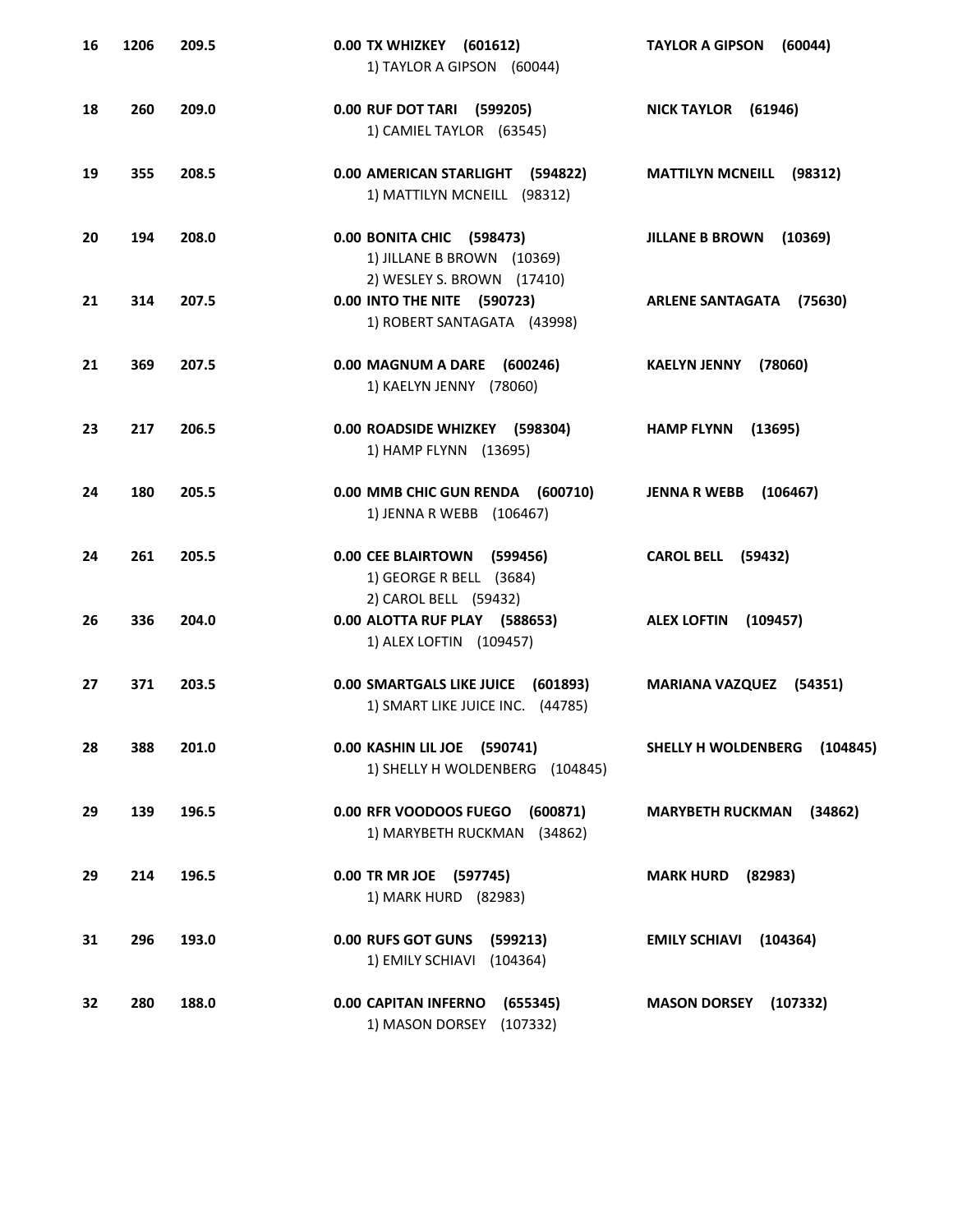| 33 | 187 | 0.0 | 0.00 SIXTY SIX GENES (602221)<br>1) CREEKSIDE STABLES (46631)  | <b>KYNDALL PEEPLES</b><br>(52626)<br><b>FRHA</b> |
|----|-----|-----|----------------------------------------------------------------|--------------------------------------------------|
| 33 | 340 | 0.0 | 0.00 DUN IT FOR ERMES<br>(603685)<br>1) STEVE OPELL (99622)    | <b>EMILY S OPELL</b><br>(83409)                  |
| 33 | 350 | 0.0 | 0.00 SPOOKS GOTTA GLO<br>(600590)<br>1) ALICIA RAPP<br>(76605) | (76605)<br><b>ALICIA RAPP</b>                    |

Show Secretary: